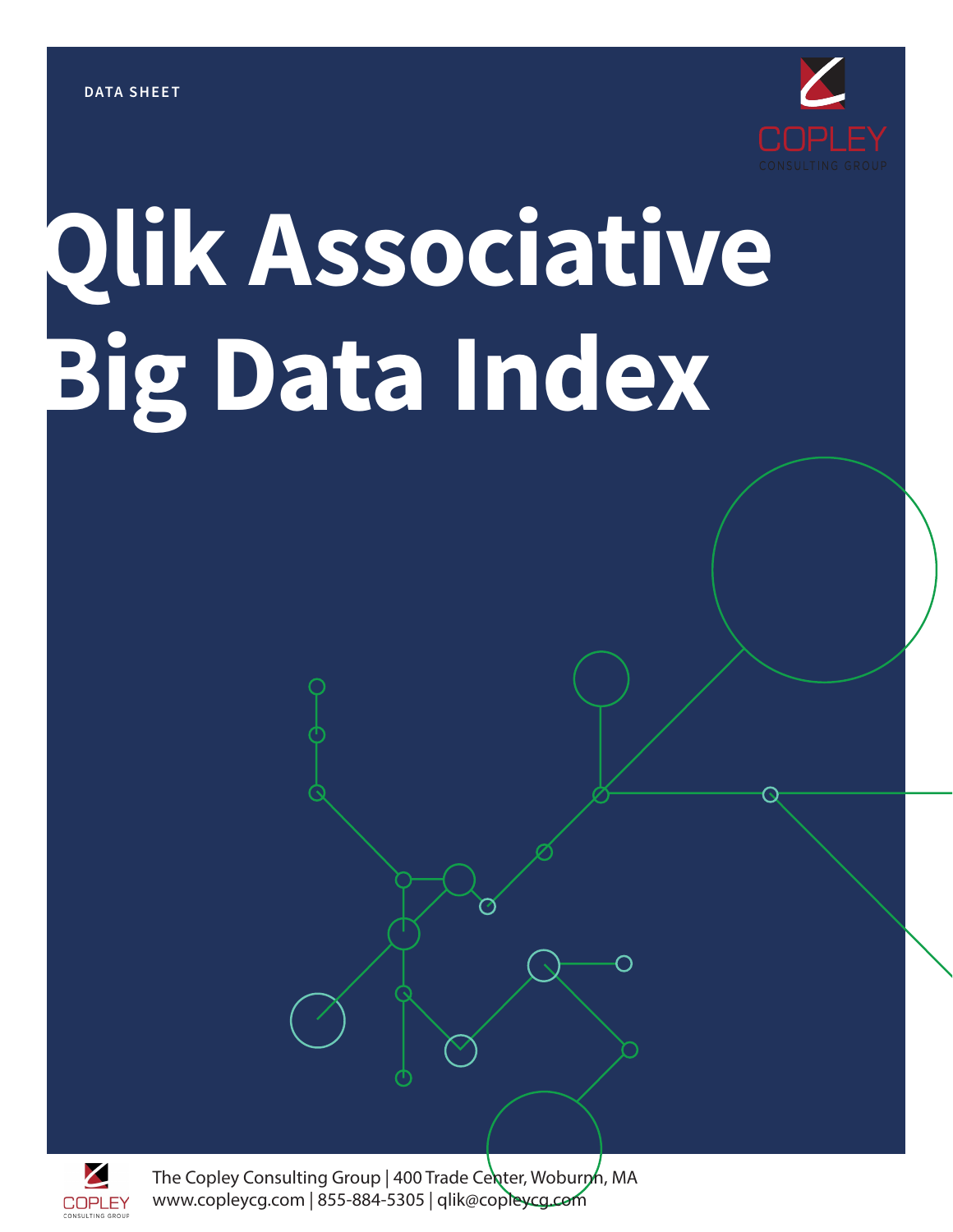## Drive value from all the data in your Big Data repository

The Qlik Associative Big Data Index™ speeds engaging data discovery on massive data volumes. It delivers the Qlik® Associative Difference® of boundaryless exploration on top of the biggest data repository an enterprise has while providing full access to all the details of the underlying data; without anyone transferring and preparing the data elsewhere before analysis. Organizations simply use the governed, highperformance Qlik Associative Engine to bring together and fully index data to find all possible associations in it — across all data sources, including data lakes and other massive datasets.

Because the Qlik Associative Big Data Index combines and indexes every detail, data is never left behind and users are free to search, explore, gain insights, and pivot based on what they see. No limitations and no having to go back to experts and wait.

To maximize performance, the Qlik Associative Big Data Index uses Qlik Selection Language (QSL), not SQL. QSL is a patent-pending, high-speed selection state language for organizations to perform data extraction through the index instead of emitting SQL directly against the data repository. The result: unparalleled performance and agility.

## Analyze without limits

Rather than bringing data to Qlik, the Qlik Associative Big Data Index brings Qlik to the data. Enterprises deploying it leverage the power of the Qlik Associative Engine across huge data sets to promote fast, interactive discovery and drive more insight. It automatically manages relationships in the data set as users explore and interact with analytics. And since Big Data can be part of many analytic scenarios, the Qlik Associative Big Data Index helps businesses lead with data to address a broad range of large data set analytics use cases.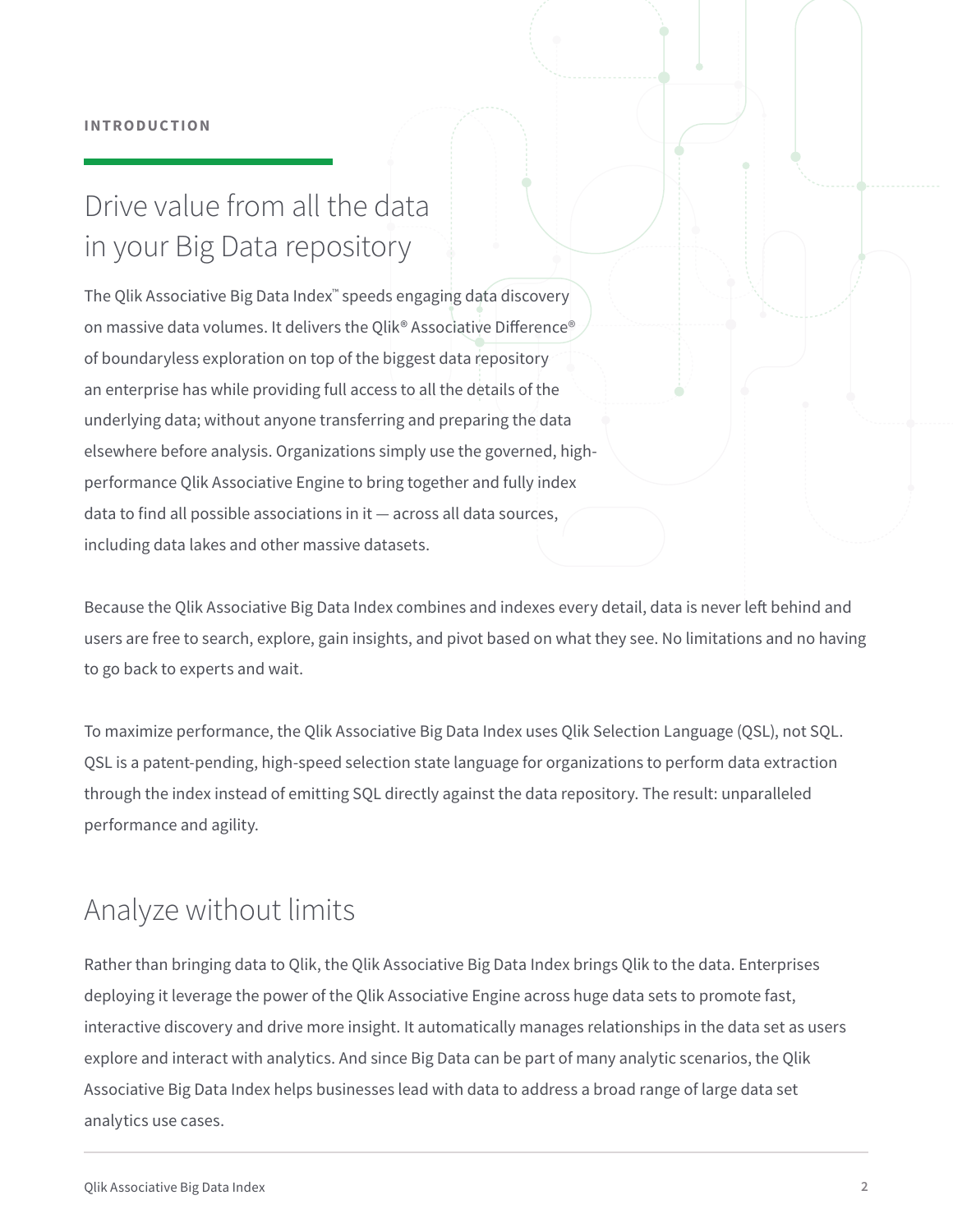#### Leave the data where it is

People are always exploring up-to-date information because the Qlik Associative Big Data Index is immediately updated when any data in the source changes. The costly and time-consuming step of transferring data into an intermediary repository before users can perform analytics is gone. And multiple apps can use the same indices, so app developers and power users can better coordinate and streamline development activities.





## Scalable and governed

Ready for enterprise deployment, the Qlik Associative Big Data Index can be implemented for a wide variety of use cases, in many environments. It can serve as a governed data backbone within the data source and can distribute processing across a cluster using Dockers with Kubernetes to orchestrate the use of containers, giving organizations the freedom to choose the platforms, technologies, and strategies that work best for them.